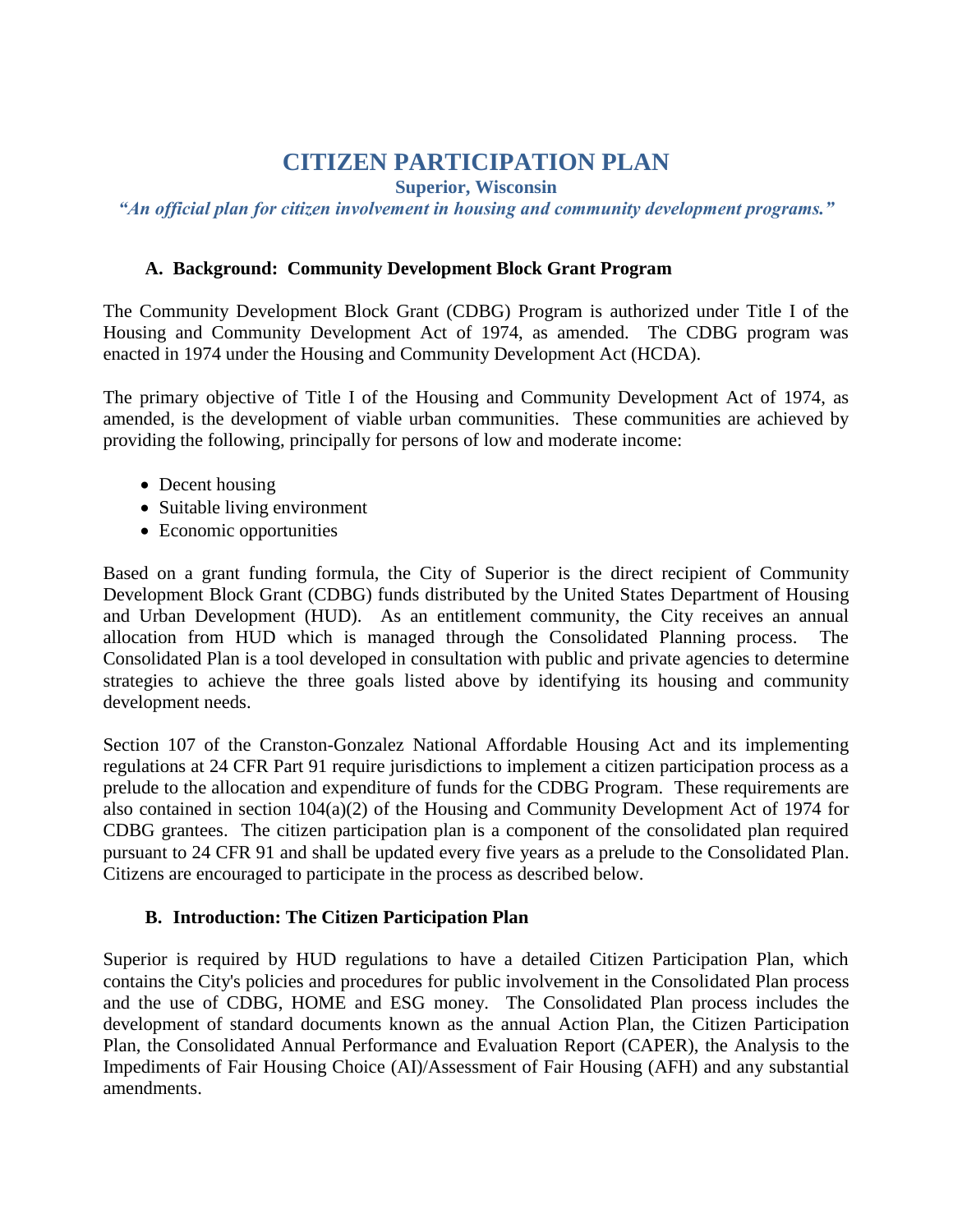Superior supports participation from public and private agencies and organizations, and encourages citizen participation, emphasizing involvement by low and moderate income people, especially those living in low to moderate income neighborhoods (low to moderate income neighborhoods have incomes less than eighty percent of the median income level according to the most recent census data). Superior will also take action to encourage participation of minorities, residents who do not speak English and people with disabilities. Genuine involvement by citizens will take place at all stages of the process, including: identifying needs; setting priorities among these needs; funding activities; and overseeing program execution.

This Citizen Participation Plan is made available to the public on the City's website and copies are available in the Department of Planning and Development.

#### **C. Accessibility:**

Efforts will be made to encourage low and moderate income people, people of various races, persons who do not speak English, people who are disabled, people who are obtaining housing assistance and past recipients of money to attend the CDBG Advisory Board Meetings and the Common Council's Public Hearings.

Public hearings will be held only after there has been adequate notice as described in the Public Notice portion of this Citizen Participation Plan.

All public hearings will be held at locations accessible to people with disabilities and provisions will be made for people with disabilities when requests are made. Translators will be provided for people who do not speak English when requests are made according to City policy.

Pursuant to the Americans with Disabilities Act of 1990, if you are in need of an accommodation to participate in the public meeting process, please contact the City Clerk's Office at (715) 395-7200 before 4:30 pm on the day prior to the scheduled meeting. The City will try to accommodate any request depending on the amount of notice we receive. TTY 715-395-7521.

Notices will be posted at all public review locations. Locations include: Government Center, Douglas County Courthouse, Superior Public Library, Superior Housing Authority and Northwest Wisconsin Community Services Agency. It will also be displayed on the City of Superior's web site.

#### **D. Access to records and technical assistance:**

The City of Superior will provide the public with reasonable and timely access to information and records relating to the data or content of standard documents concerning the acquisition and expenditure of federal funds through the CDBG Program.

To encourage public participation, copies of current standard documents and other relevant information will be available for viewing at public review locations and on the City's website. Additional copies will be provided to the public upon request according to the City of Superior's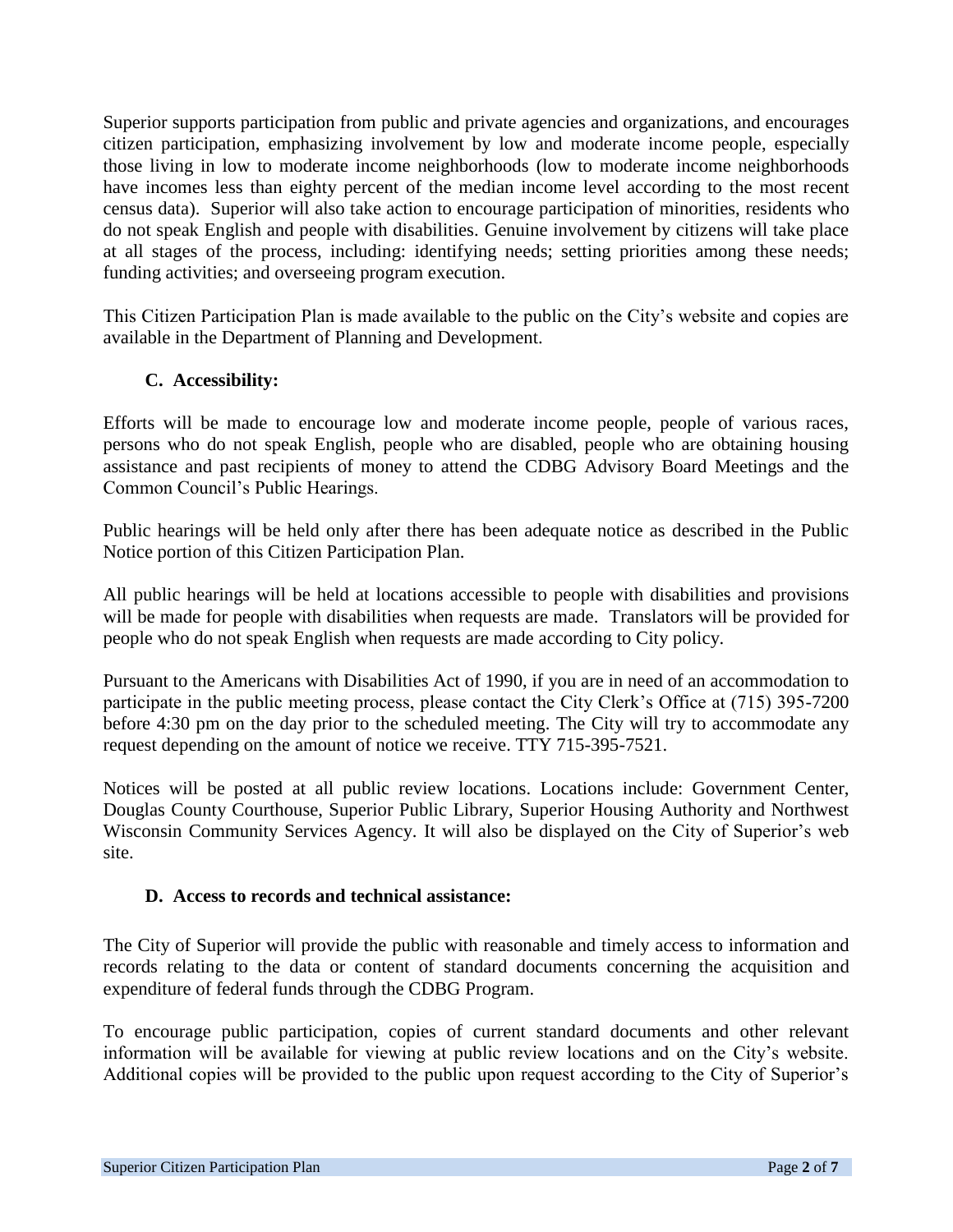current policy. All standard documents will be available for seven years in the Department of Planning and Development. Standard documents include:

- The Annual Action Plan
- The Consolidated Plan
- Any Substantial Amendments
- Consolidated Annual Performance and Evaluation Report
- The Analysis of Impediments to Fair Housing Choice/Assessment of Fair Housing
- The Citizen Participation Plan

City staff will work with organizations and individuals representative of low and moderate- income people who are interested in submitting comments on standard documents at a public hearing or to submit a proposal to obtain funding for an activity. All potential applicants for funding are encouraged to contact City staff for technical assistance before completing a proposal form.

#### **E. Anti-displacement:**

The City of Superior intends to minimize the extent to which low and moderate income people will have to leave their homes as a result of the use of these federal dollars (called "displacement"). An anti-displacement plan is on file and describes how citizens are compensated who are actually displaced as a result of the use of these funds, specifying the type and amount of compensation.

#### **F. Public Notice and Comment Period:**

Public hearings are required in order to obtain the public's views and to provide the public with the City's responses to public questions and proposals. Public Notices will be issued for the following events and actions with a comment period provided:

| <b>Type of Event or Action</b>                                                                        | <b>Comment</b><br><b>Period and</b><br><b>Availability of</b><br><b>Documents</b> |
|-------------------------------------------------------------------------------------------------------|-----------------------------------------------------------------------------------|
| Citizen Participation Plan (CPP) Public Hearing                                                       | 30 days                                                                           |
| Analysis of Impediments to Fair Housing Choice (AI)/Assessment of Fair<br>Housing(AFH) Public Hearing | 30 days                                                                           |
| <b>Consolidated Plan Public Hearing</b>                                                               | 30 days                                                                           |
| <b>Action Plan Public Hearing</b>                                                                     | 30 days                                                                           |
| Substantial Amendments for CPP, AI, AFH, Consolidated Plan, Action Plan                               |                                                                                   |
| <b>Public Hearing</b>                                                                                 | 30 days*                                                                          |
| Consolidated Annual Performance and Evaluation Report (CAPER) Public                                  |                                                                                   |
| Hearing                                                                                               | 30 days                                                                           |
| Housing and Community Needs Public Hearing                                                            | 30 days                                                                           |
| Fair Housing Choice Public Hearing                                                                    | 30 days                                                                           |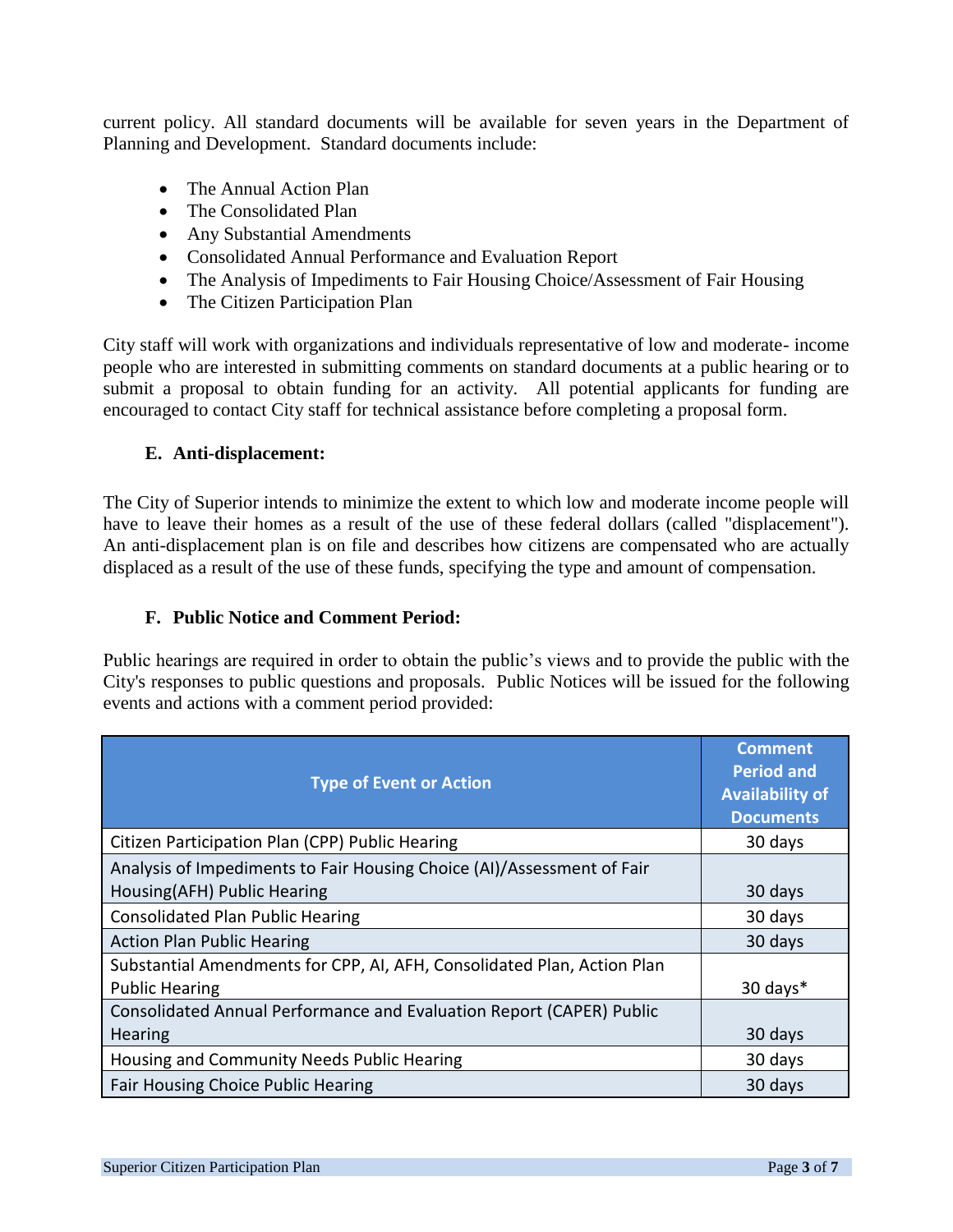\*In the event of disaster/emergency events, a 5-day notice/comment period of a proposed change/amendment may be provided as allowed under a HUD waiver.

Public notices will be posted at all public review locations. Locations include: Government Center, Superior Public Library, Catholic Community Services, Superior Housing Authority and Northwest Wisconsin Community Services Agency. The notice will also be displayed on the City of Superior's web site. Before conducting a public hearing on the Consolidated Plan and the AI/AFH, a summary describing the content and purpose of the documents will be published in the local newspaper.

The Consolidated Annual Performance and Evaluation Report will be available for public view and comment for a minimum of fifteen days before submittal to HUD.

Notices will be distributed to any person or organization requesting to be on the CDBG mailing list as well as past recipients of funds.

#### **G. Public Hearings**

Superior holds various public hearings each year to obtain residents' opinions regarding needs, priorities and expenditures. In order to encourage public involvement, meetings of the CDBG Advisory Board and the Common Council are held in accessible places. To ensure that public hearings are orderly, each public hearing will be conducted in accordance with Roberts Rules of Order. Virtual or remote access meetings will be allowed per City resolution and/or as provided under a HUD waiver. Public hearings will be held by the Common Council.

Public hearings will be held as follows:

- To approve or amend the Citizen Participation Plan
- During the development, approval or to amend the Consolidated Plan and the Analysis of Impediments to Fair Housing Choice/Assessment of Fair Housing
- To solicit comments and approve an Annual Action Plan
- To solicit comments and approve the Consolidated Annual Performance and Evaluation Report
- Before action is taken on any substantial amendments
- To solicit comments on Superior's housing and community development needs
- To solicit comments regarding fair housing choice in Superior.

These hearings address housing and community development needs, development of proposed activities and review of program performance. The City will consider any comments or views of citizens in writing or orally before and at public hearings.

Accountability and responsiveness to the public is of primary importance to the Citizen Participation process. In that spirit and in compliance with the terms of the law, the City of Superior will respond to proposals, comments and questions within a reasonable time from the date of the public hearing. A summary of these comments or views and those not accepted, and the reasons therefore, will be attached to the Substantial Amendment, Annual Action Plan,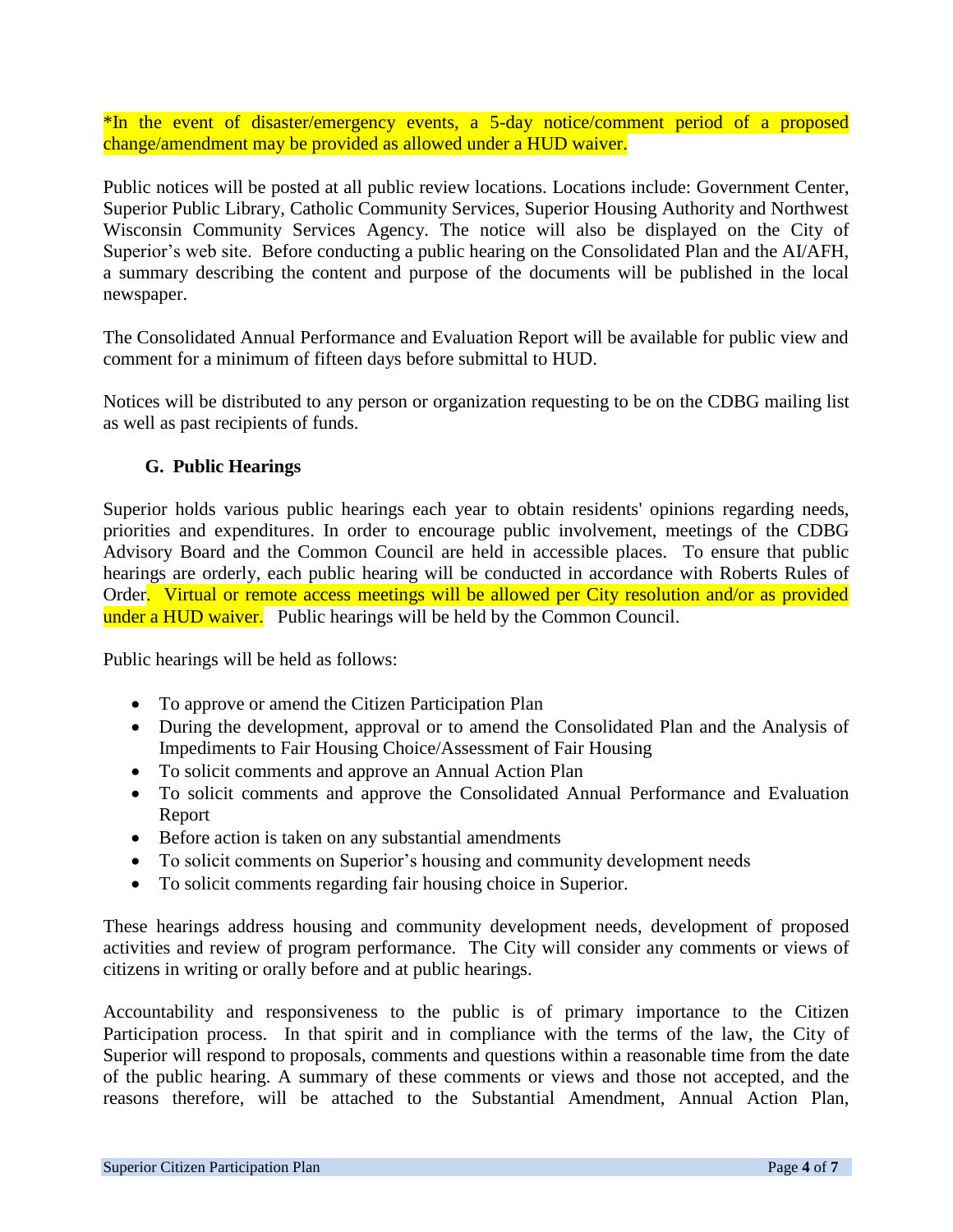Consolidated Plan, Consolidated Annual Performance Report and Analysis of Impediments to Fair Housing Choice/Assessment of Fair Housing as applicable.

#### **H. Revisions and Substantial Amendments:**

The Consolidated Plan and Annual Action Plan will be amended anytime there is:

- A substantial amendment in allocation priorities or method of distribution of funds;
- A change in the use of money to an activity not described in the Annual Action Plan, or;
- A change in the purpose, location, scope or beneficiaries of an activity.

**Substantial Amendments**

A change in the use of money to an activity not included in the Annual Action Plan.

A change in the use of CDBG money from one activity to another activity.

A significant change in the primary purpose of an activity; for example, a change in a construction project from housing to commercial.

A significant change in the location of an activity; for example from inside to outside the target area.

A significant change in the type or characteristics of persons benefiting from an activity (such as household income level, size, race/ethnicity).

A change in the scope or budget of an activity such that there is a 50% or more increase in the amount of money allocated to the activity for projects with initial budgets of \$50,000 or less, or 35% for budgets between \$50,000 and \$100,000, and 25% for all other project budgets.

The public will be notified whenever there is a Substantial Amendment and the public notice and hearing process will be adhered to as described in this plan to allow for input from citizens, private and public agencies and organizations and other interested parties. All comments will be noted in the amendment and Consolidated Annual Performance and Evaluation Report.

The Planning and Port Director may administratively approve non-substantial or minor amendments to the Action Plan. Generally, fund transfers between activities will occur only within that subrecipient's allocation of funds and not between subrecipients. All budget adjustments will require an amendment to the budget included in the subrecipient agreement.

Revisions and amendments to the Analysis of Impediments to Fair Housing Choice (AI)/Assessment of Fair Housing (AFH) may occur when there is a material change in circumstances in Superior that affects the information on which the AI/AFH is based, to the extent that the analysis, the fair housing contributing factors, or the priorities and goals of the AI/AFH no longer reflect the actual circumstances. For example: a sudden large increase in population. Revisions and amendments to the AI/AFH will follow the public notice and hearing process to allow for citizen, private and public agencies and organizations and other interested parties the opportunity to provide comment on the revisions or amendments. Comments will be included in the amendment and the Consolidated Annual Performance and Evaluation Report.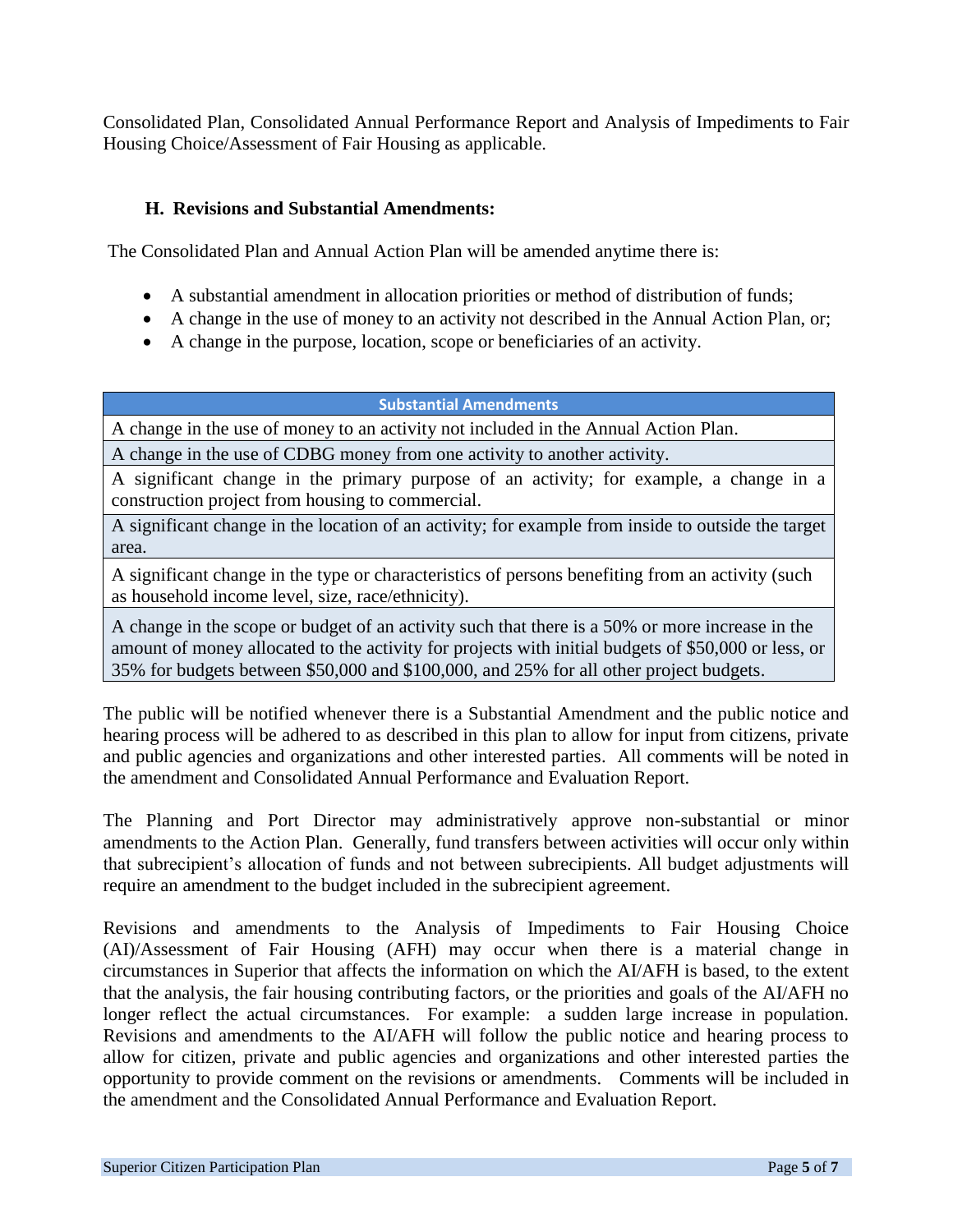# **I. Disaster/Emergency Events:**

It may be necessary to expedite substantial amendments to the Consolidated Plan, Action Plan and Citizen Participation Plan in the event of a declared disaster or emergency. There are three types of disasters/emergency events that may necessitate an expedited substantial amendment including (1) Man-Made disasters, (2) Natural disasters, and (3) Terrorism. Mad-made disasters can include chemical spills, mass rioting, power outages, plant explosions, etc. Natural disasters can include earthquakes, tornadoes, wild fires, flooding and public health issues such as wide-spread disease such as the coronavirus disease. Terrorism events include bomb threats, biochemical attacks, or cyber-attacks like hacking, phishing, and virus distribution, etc.

These expedited substantial amendments may include funding new activities and /or the reprogramming of funds including canceling activities to meet needs resulting from a declared disaster or emergency. Therefore, the City of Superior may utilize CDBG funds to meet these needs with a 5-day public comment period instead of a 30-day public comment period, which is otherwise required for substantial amendments.

# **J. Complaint Procedures:**

Written complaints from the public regarding the Consolidated Plan, Analysis of Impediments to Fair Housing Choice/Assessment of Fair Housing, Consolidated Annual Performance and Evaluation Report, Action Plan and amendments and revisions of such plans will receive a written reply from the City within 15 working days of its receipt. Staff will inform the complainant of their recourse to file a grievance with the CDBG Advisory Board or the Department of Housing and Urban Development. Complaints must be mailed to: Department of Planning and Development, Suite 210, 1316 North  $14<sup>th</sup>$  Street, Superior, WI 54880.

#### **K. Amending the Citizen Participation Plan:**

This Citizen Participation Plan may be changed only after the public has been notified of the proposed modifications and provided that the public has had a reasonable opportunity for review and comment.

# **L. CDBG Advisory Board:**

The Common Council created the CDBG Advisory Board to encourage active participation by low and moderate income people. The CDBG Advisory Board membership will be comprised of individuals representing low income people and/or organizations that serve low income people.

The CDBG Advisory Board is a five-member body that contributes to public participation by recommending the amount of CDBG monies to be allocated for public service activities. All CDBG Advisory Board meetings are open to the public. The Department of Planning and